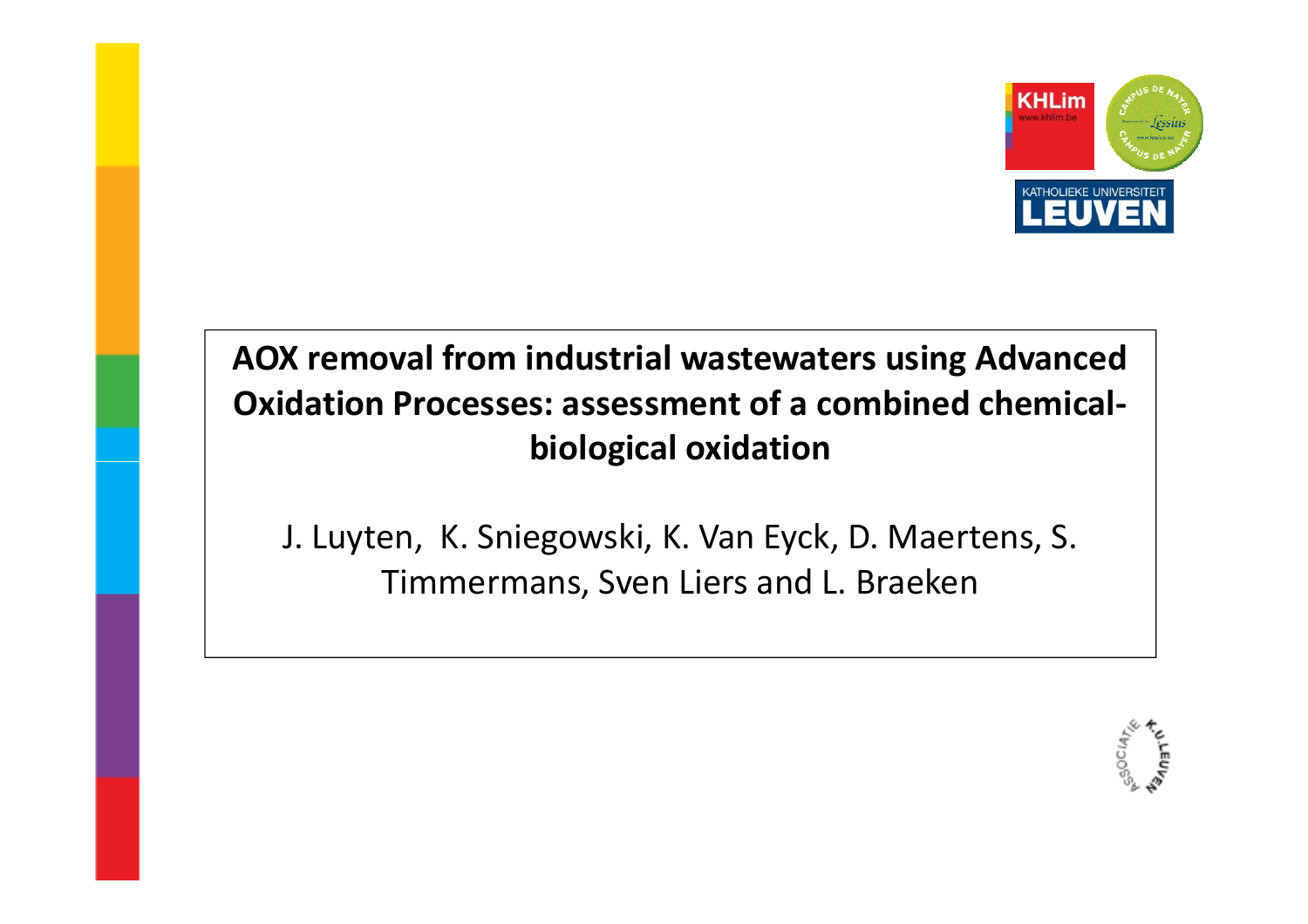### **Introduction and problem description**



- AOX = Adsorbable Halogenated Organic Compounds (Group parameter)
	- = Hazardous / toxic organic pollutants
	- = Source: mostly industrial production

 $\rightarrow$  Decreasing discharge limits (EU water framework directive 2000/60/EC)

AOX + AOP (O<sub>3</sub>, H<sub>2</sub>O<sub>2</sub>/UV, O<sub>3</sub>/UV Fe(II)/H<sub>2</sub>O<sub>2</sub>) $\rightarrow$  Degradation products *(Parilti et al., Perez et al.,Kusic et al.)*

AOPs increase the biodegradability of waste water streams *(Van Aken et al., Ballesteros et al., Guo et al.)*

Presence of halogenated ions ( Cl<sup>-</sup>, Br<sup>-</sup>,...) jeopardises the use of AOPs *(Baycan et al., Sniegowski et al.)*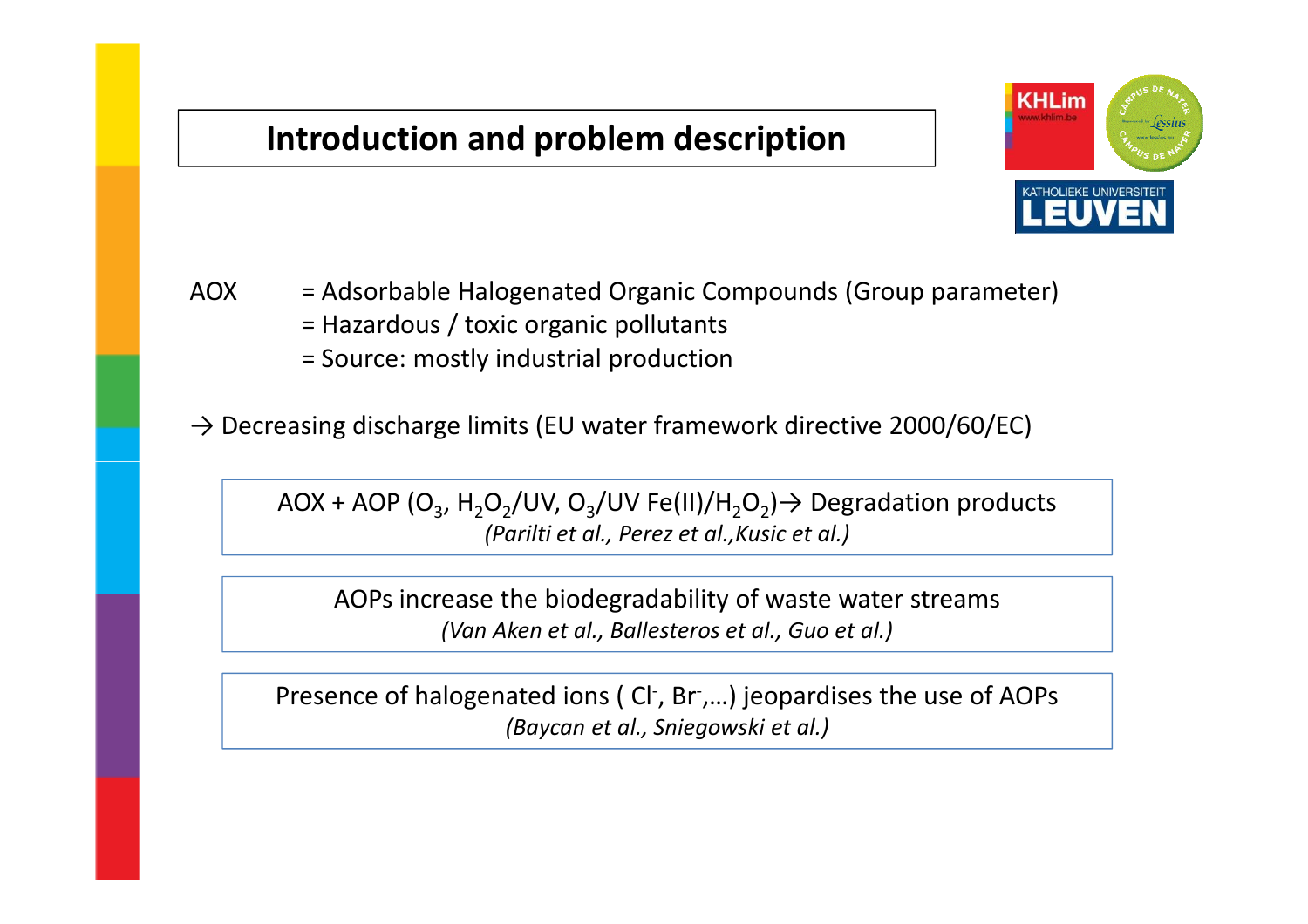### **Introduction and problem description**



Industrial waste water: halogenated compounds  $(AOX) \leftrightarrow$  matrix compounds  $(COD)$ 

1 AOX+oxidant<sup>-k<sub>1</sub> >degradation products</sup>

2 COD+oxidant<sup>-k<sub>2</sub> >degradation products</sup>  $\longleftrightarrow$ <br> $\longleftrightarrow$ 

 $\rightarrow$  Selective AOX degradation is requested

- $\rightarrow$  Reaction order might change during experiments (especially with O<sub>3</sub>)
- $\rightarrow$  Oxidant dose is a key parameter for removal efficiency

*Potential of a combined chemical and biological oxidation for removal of AOX in industrial waste waters?*

*Sensitivity of AOX removal on operational parameters?*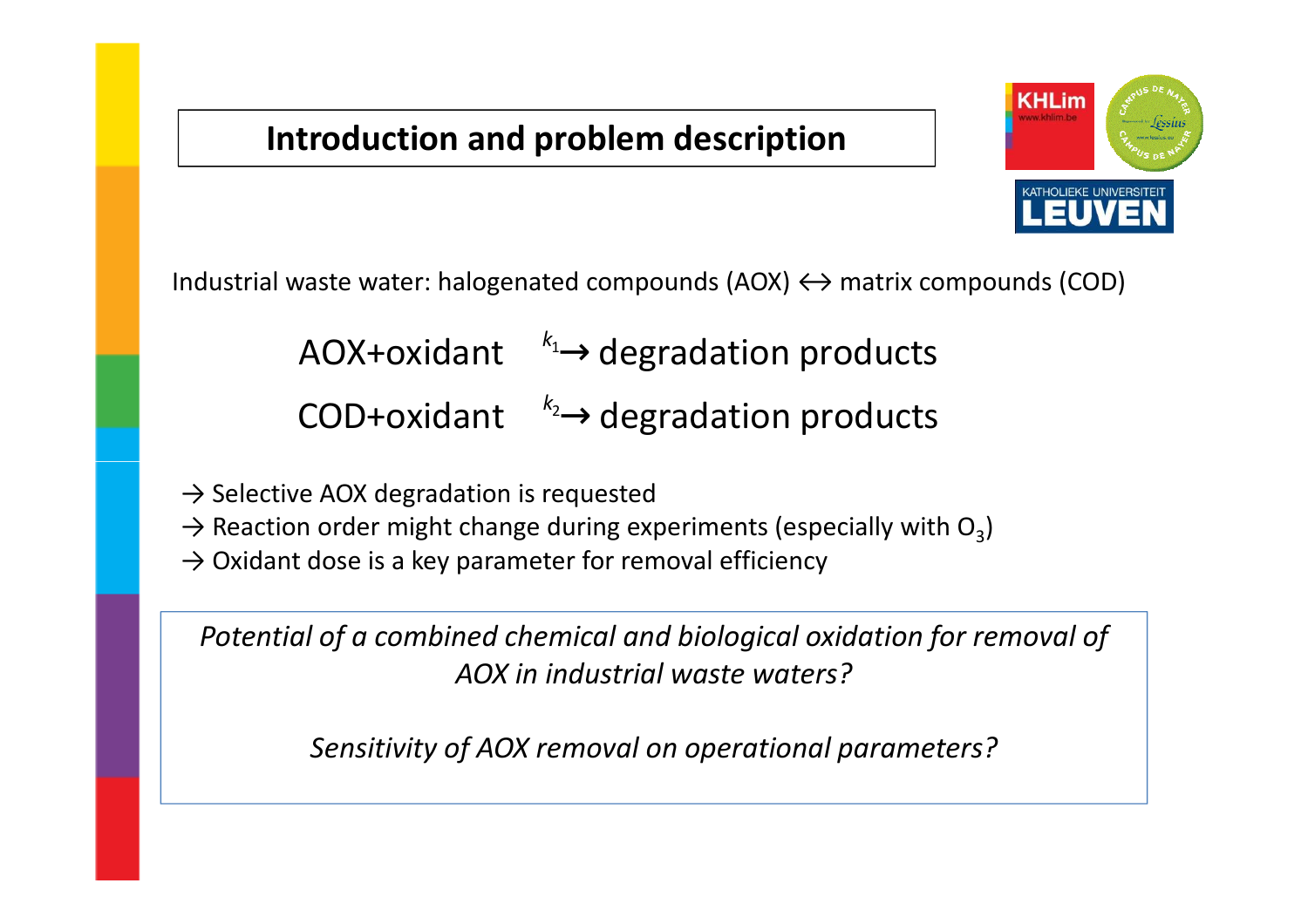### **Methods and materials**

100% Ozone : 16 g O<sub>3</sub>/h 100% UV: 2000 W $\frac{100\% \text{ H}_2\text{O}_2: 2 \text{ mg H}_2\text{O}_2}{\text{mg H}_2\text{O}_2}$  / mg COD

Pilot scale plant : Volume 50 L Medium pressure Hg lamp, Philips $[Fe<sup>2+</sup>]/[H<sub>2</sub>O<sub>2</sub>]$  ratio of 1/100 ww



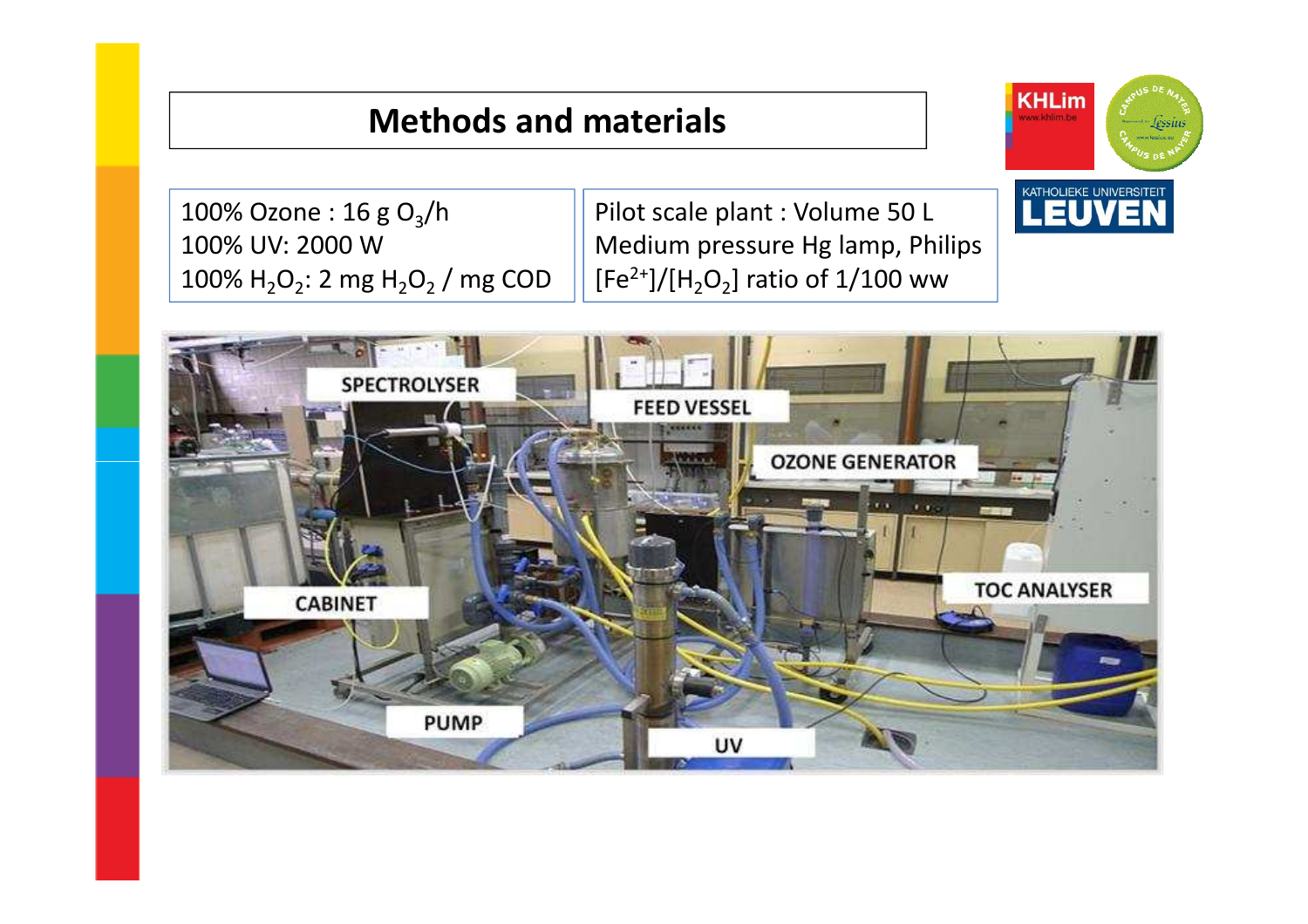### **Methods and materials**



|                   | Sample 1                                                    | <b>Sample 2</b>   | Sample 3     |
|-------------------|-------------------------------------------------------------|-------------------|--------------|
| Chloride (mg/l)   | 750                                                         | 650               | 1500         |
| $AOX$ (µg Cl/l)   | 1500 (400)                                                  | 5000 (400)        | 10000 (1000) |
| (discharge limit) |                                                             |                   |              |
| pH                | 7,8                                                         | 7,9               | 8            |
|                   |                                                             |                   |              |
|                   | Different halogenated compounds,<br><b>Batch production</b> | Specific compound |              |

- Biological oxidation (4h): Respirometry experiments using 500 ml waste water and 300 ml communal WWTP activated sludge (300 ml), periodically aerated.
- AOX measurements according WAC/IV/B/011 protocol, ThermoFischer Scientific 3000 systems TN/TS/TX (SphiNCX)
- Nanocolor® COD reactor and Nanocolor® 500 D colorimeter from Machery Nagel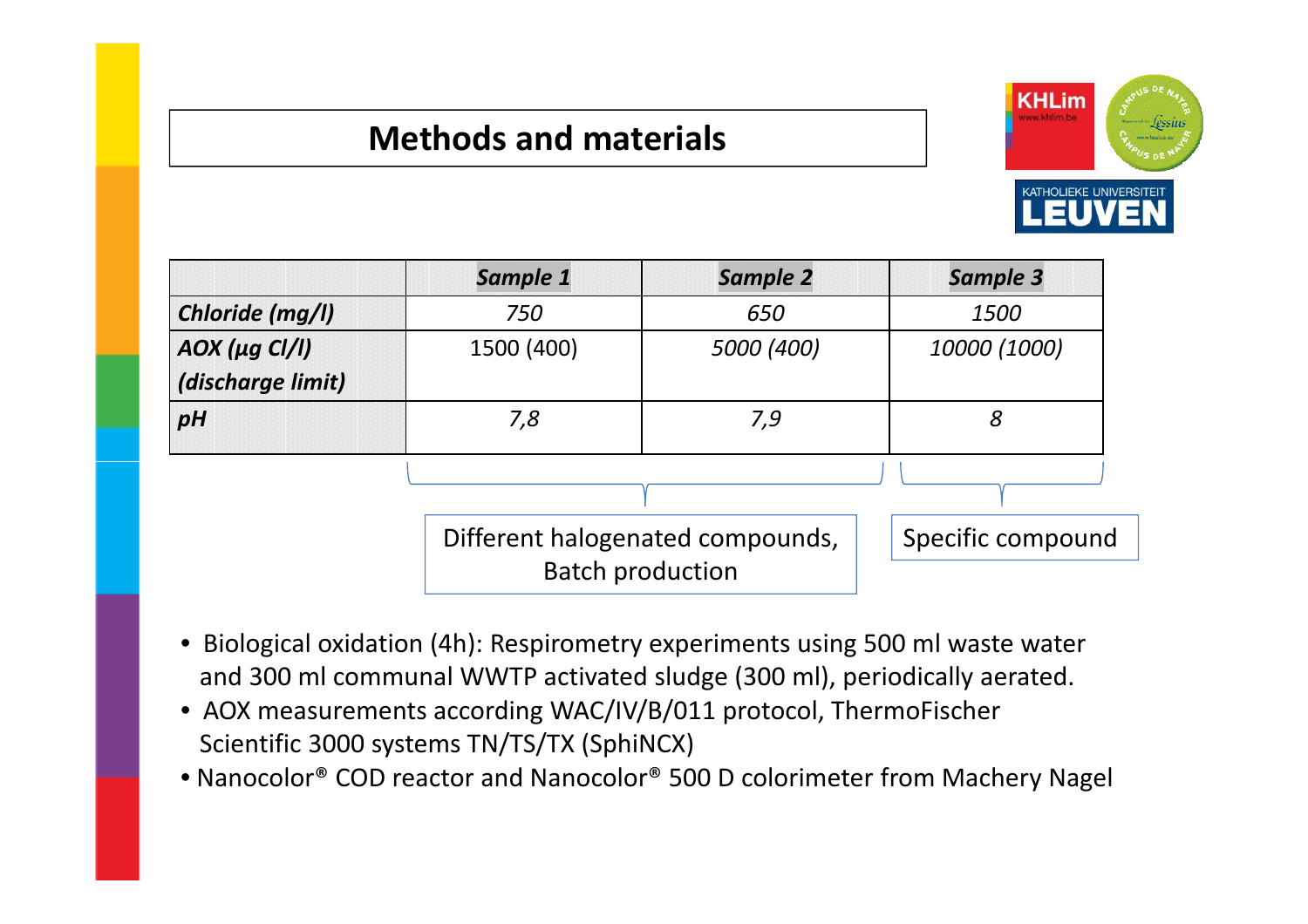### **Results waste water I**





### **AOX removal after different AOPs**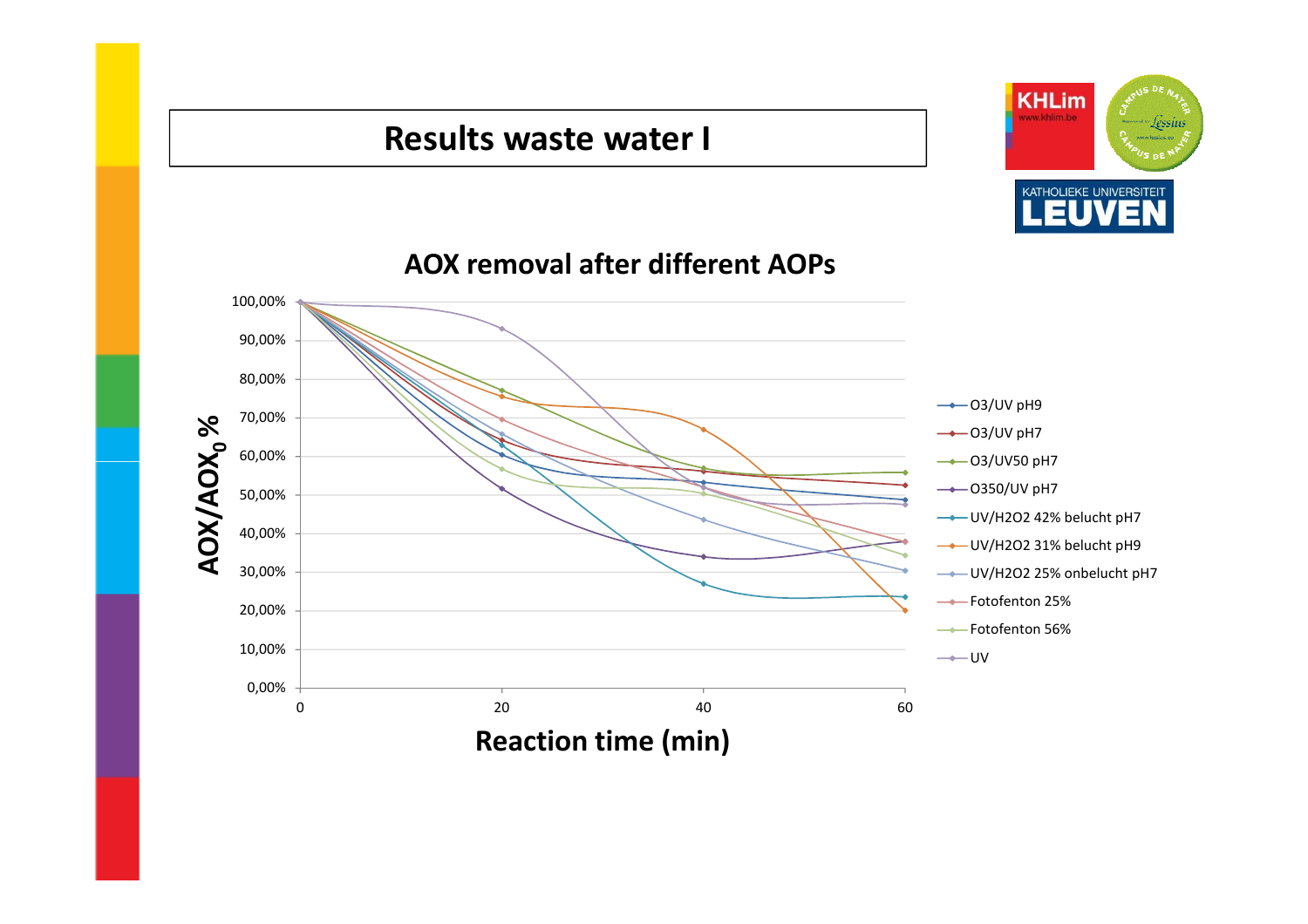### **Results waste water I**



### **AOX after respiration (4h) at different AOP reaction time**

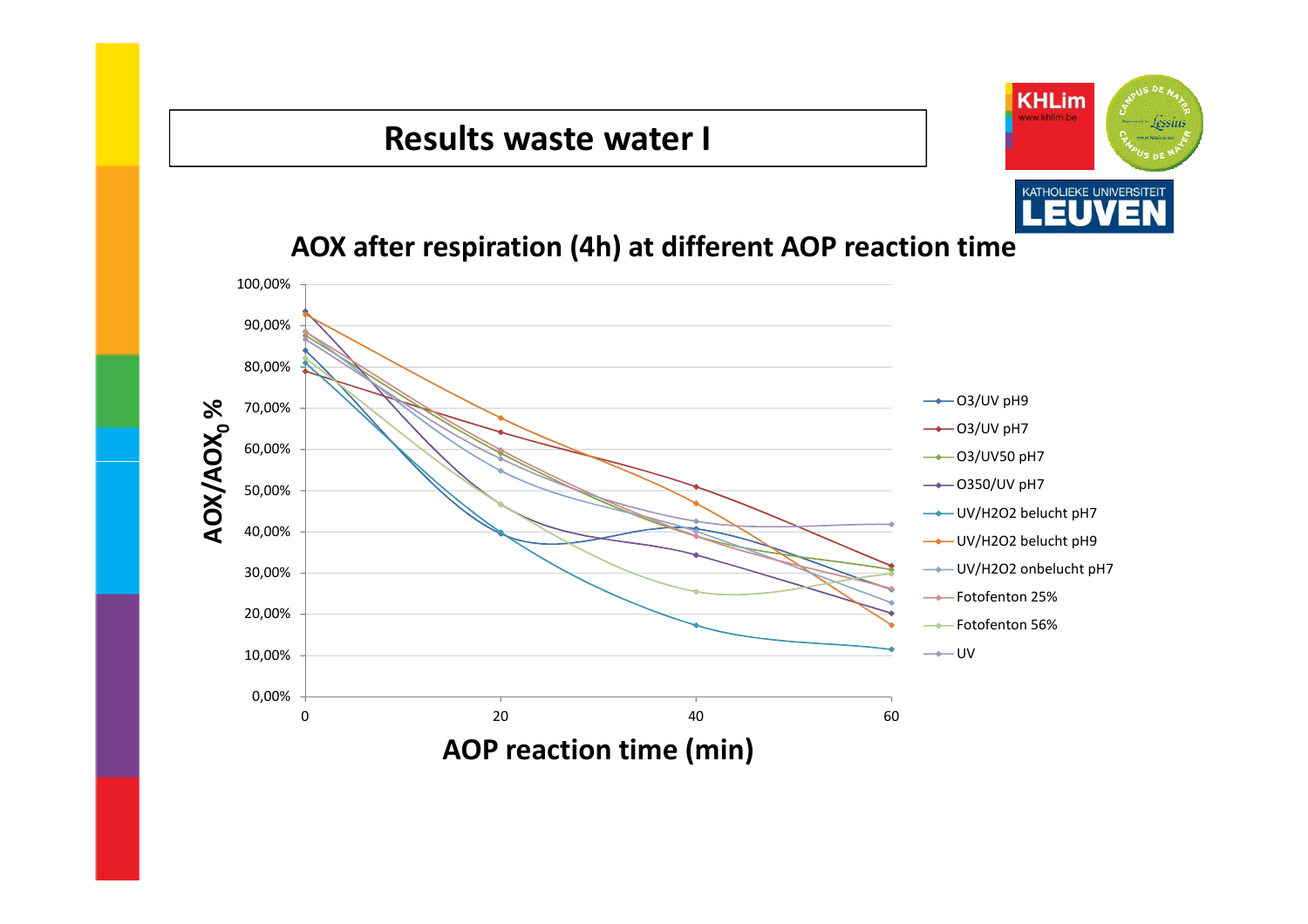

- Biological oxidation of the original wastewater : ± 20%.
- Ozone based techniques: 50 % removal after 60 minutes, more biodegradable than  $H_2O_2$  based techniques
- UV alone: 50% AOX, slightly biodegradable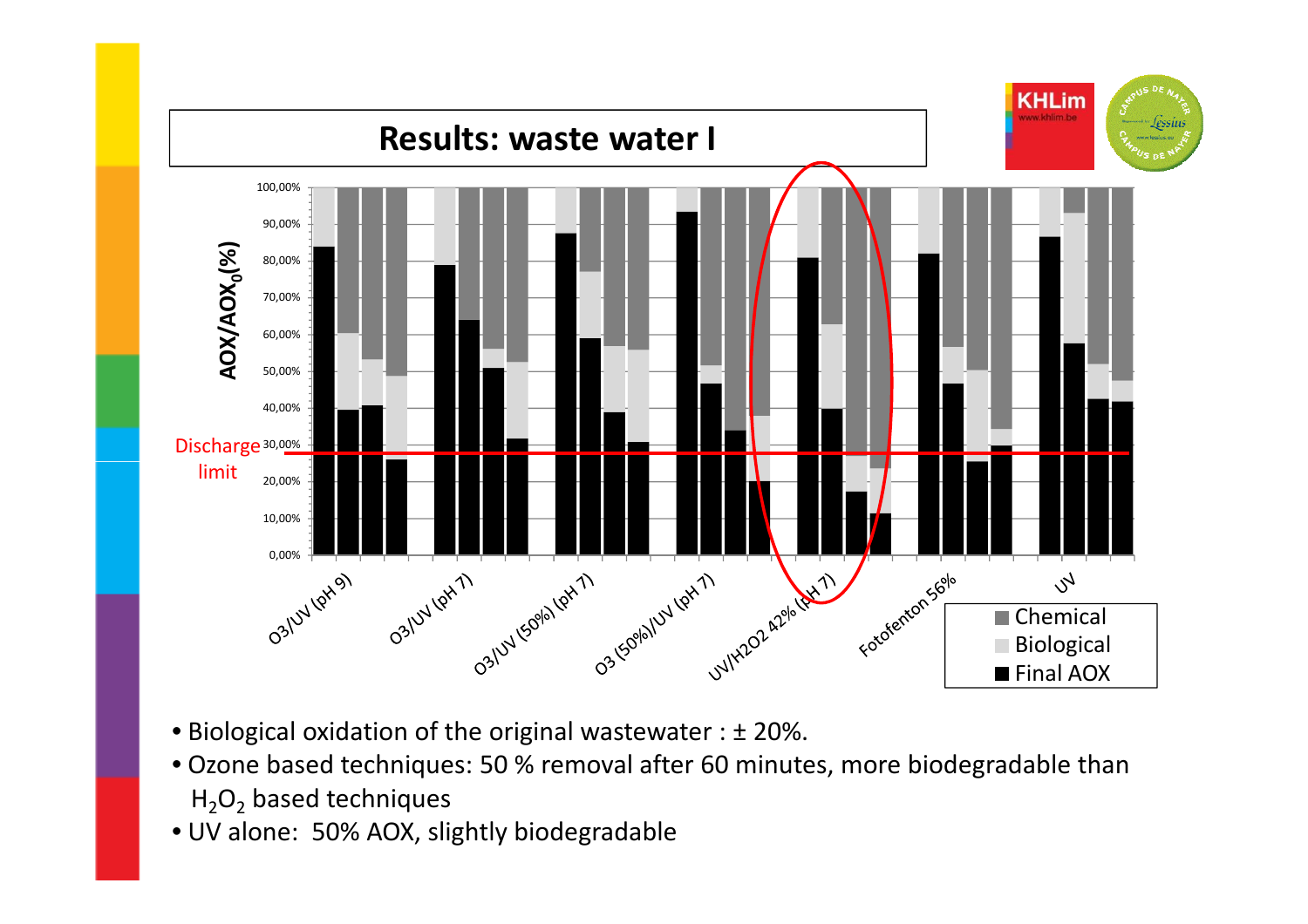### **Results: Selectivity coefficient**



For  $\text{H}_{2}\text{O}_{2}$ -based experiments no selectivity parameter is reported Varying  $H_2O_2$  results in similar AOX and COD removal efficiencies.

| Technique            |      |     | $AOX_0$ $AOX_f$ $COD_0$ | COD <sub>f</sub> | <b>Overall selectivity</b> |  |
|----------------------|------|-----|-------------------------|------------------|----------------------------|--|
|                      |      |     |                         |                  | S(AOX/COD)                 |  |
| $O_3$ /UV pH 9       | 1647 | 804 | 206                     | 184              | 4.9                        |  |
| $O_3$ /UV pH 7       | 1700 | 894 | 184                     | 102              | 1.1                        |  |
| $O_3$ /UV(50%), pH 7 | 1517 | 847 | 177                     | 94               | 0.9                        |  |
| $O_3$ (50%)/UV, pH 7 | 1660 | 631 | 170                     | 93               | 1.4                        |  |

- Ozone based AOP can selectively degrade AOX towards COD
- $\bullet \,$  Selectivity: O $_{3}$ (50%)/UV > O $_{3}$ /UV > O $_{3}$ /UV(50%)
- $\rightarrow$  lower ozone concentration with respect to UV intensity is recommended
- Increasing the pH to 9 enhances the selectivity for AOX removal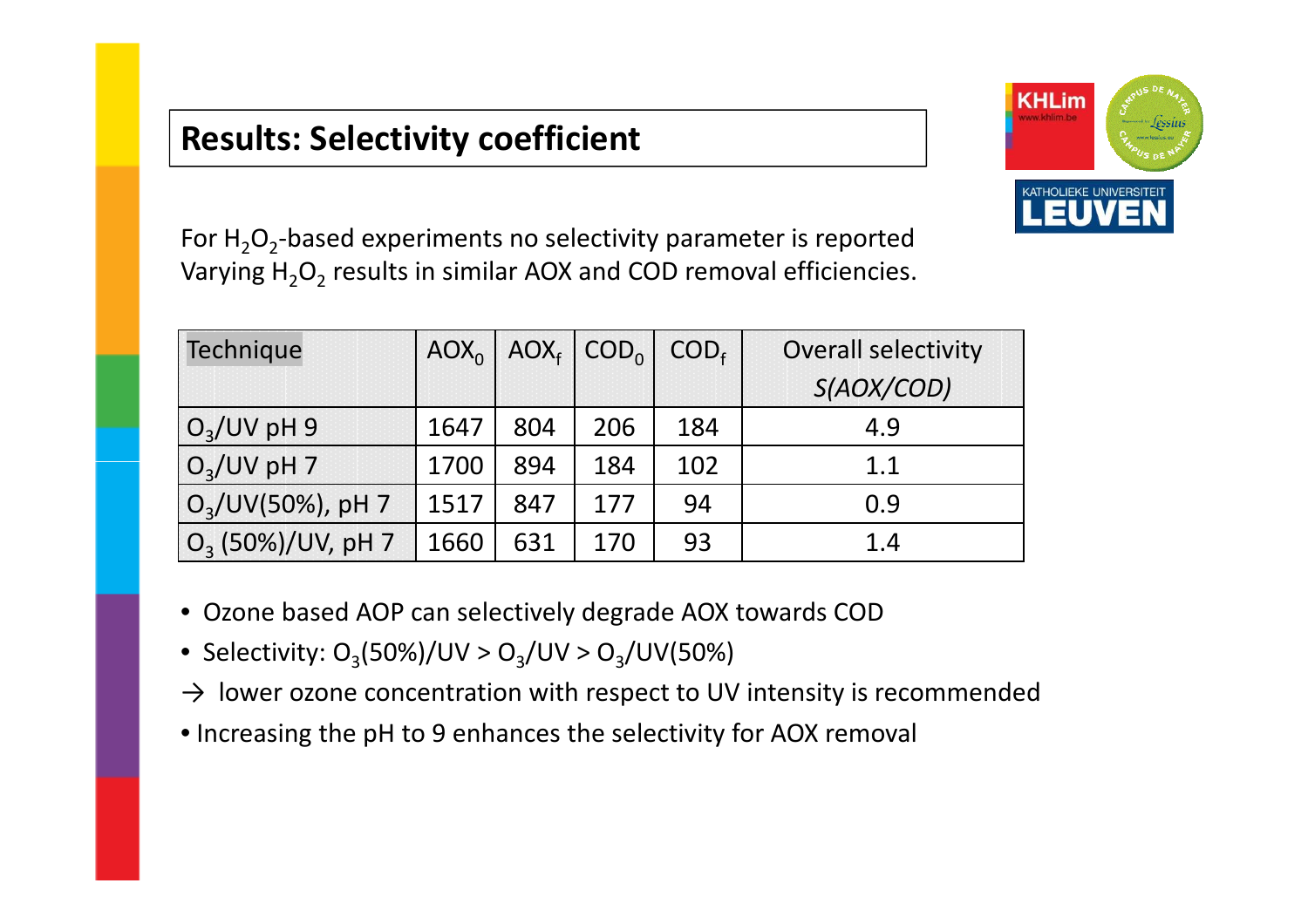#### **Results: Effect of UV intensity and H2O2dose**



|                     |                       |             | $AOX ( \mu g Cl/I)$ | AOX (µg Cl/l) after |
|---------------------|-----------------------|-------------|---------------------|---------------------|
| <b>UV intensity</b> | <b>Oxidant + dose</b> | $AOX_0$ (µg | after AOP (60       | biological          |
| (kW)                | (g/h)                 | CI/I        | min)                | oxidation (4 h)     |
| 0.25                | $H2O2$ /6.79          | 4130        | 4401                | 3382                |
| 0.5                 | $H_2O_2/6.79$         | 4110        | 3835                | 2835                |
| 0.5                 | $H_2O_2/3.4$          | 4908        | 4106                | 3388                |
| 2.0                 | $H_2O_2/6.79$         | 5493        | 4572                | 3358                |
| 2.0                 | $H_2O_2/4.53$         | 4640        | 1707                | 1658                |
| 2.0                 | $H_2O_2/2.5$          | 5355        | 2506                | 1880                |
| 1.0                 | $H_2O_2/6.79$         | 5283        | 3357                | 2358                |
| 2.0                 | $O_3/16$              | 4438        | 4748                | 2205                |

 $\bullet$  O<sub>3</sub>/UV at pH 7 leads to an increase in (biodegradable) AOX

•  $H_2O_2$ -based techniques: high UV intensity and intermediate  $H_2O_2$  dosage is requested.

 • Variable effluent concentrations demand strict monitoring as the discharge limit is not reached within 60 minutes reaction time (+ biodegradation) due to high initial AOX level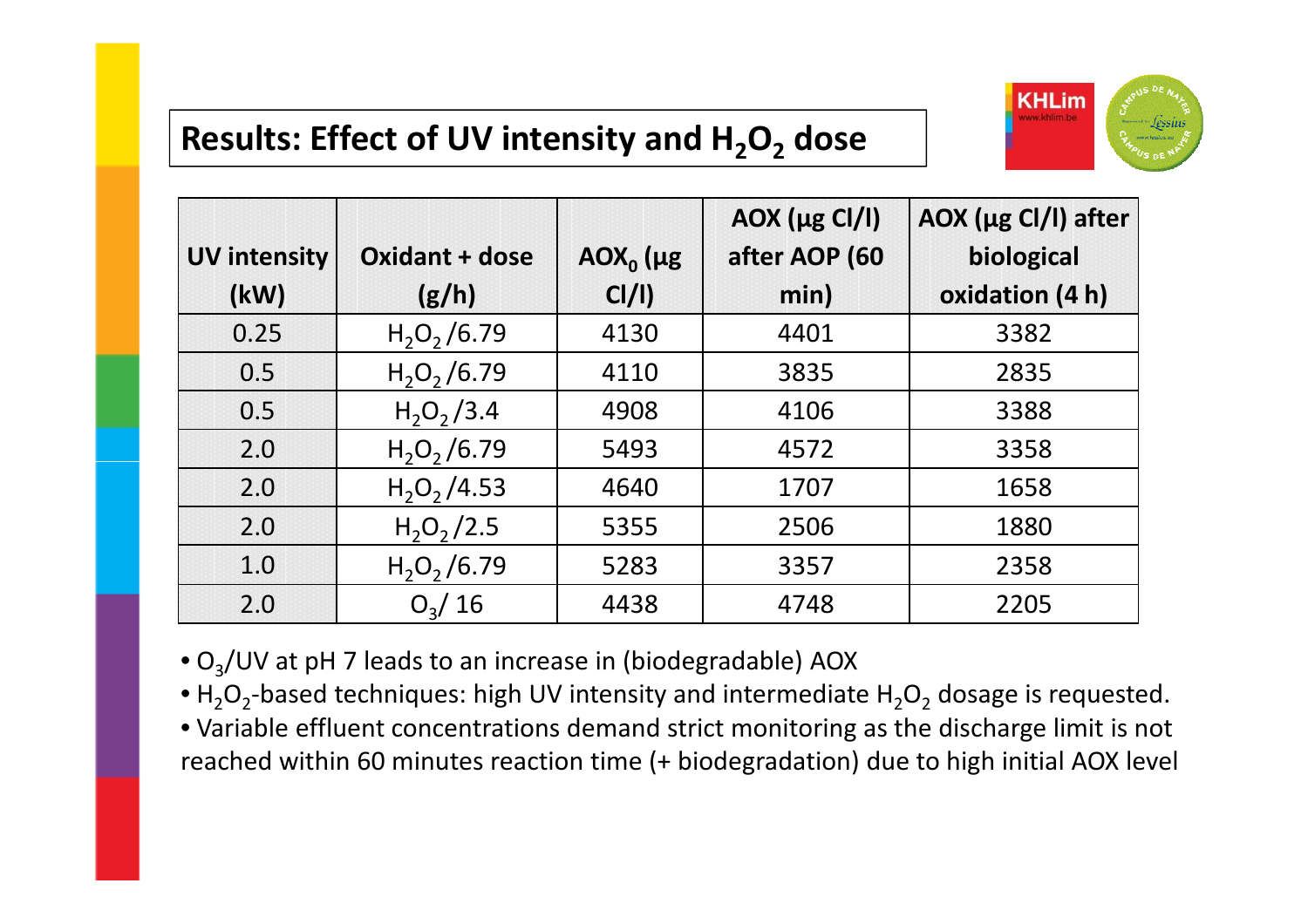## **Results: Sensitivity of operational parameters**

AOX removal by UV/H<sub>2</sub>O<sub>2</sub> at pH 7





- Reaction time and  $H_2O_2$  dose should be balanced in order to avoid AOX formation.
- Optimal: H<sub>2</sub>O<sub>2</sub> dosage of 3-4.5 g corresponding with a reaction time of 50-60 min.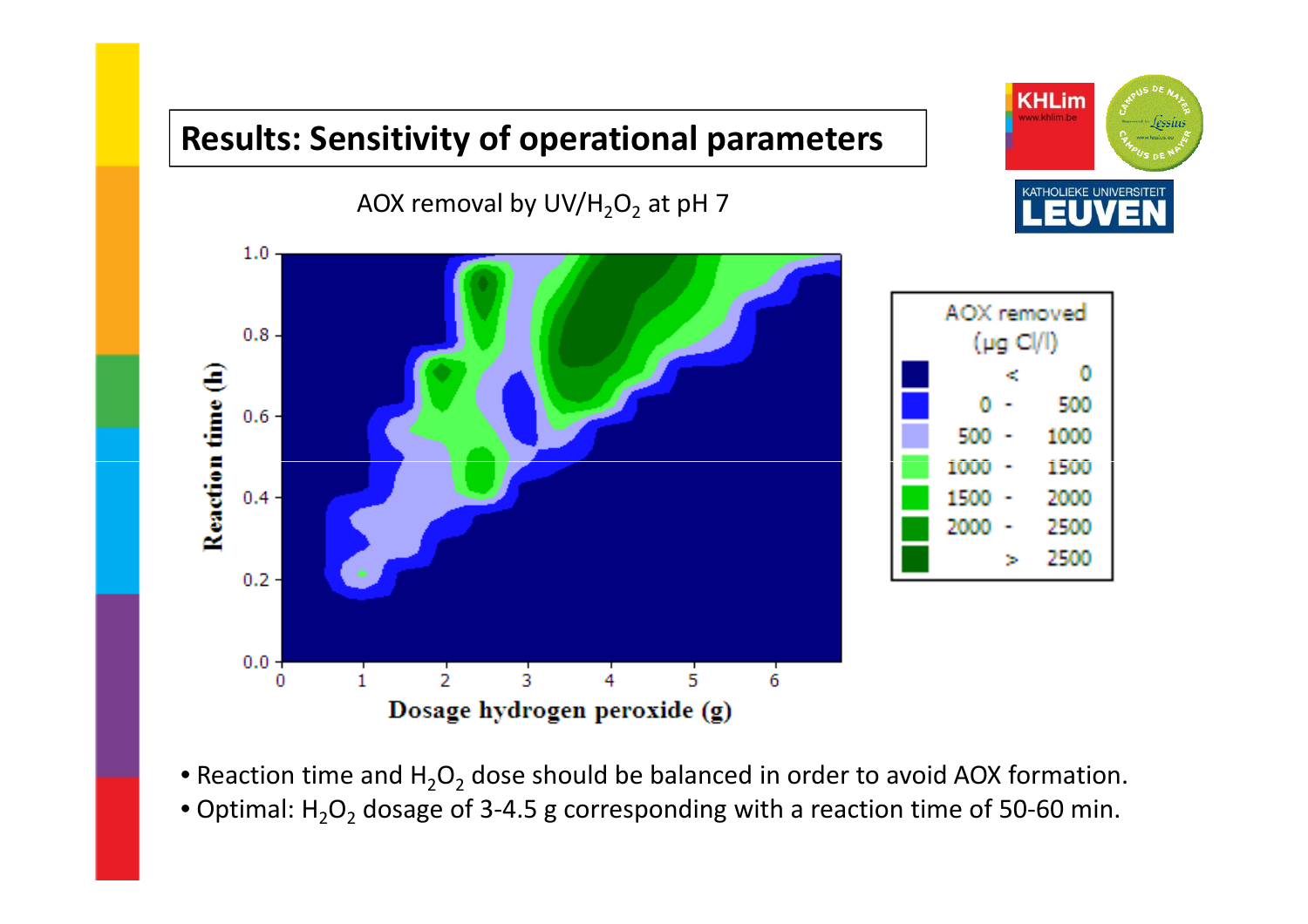# **Results: Sensitivity of operational parameters**







- Best results: UV power between 1 2 kW
- Optimal combination of reaction time and UV intensity is crucial!

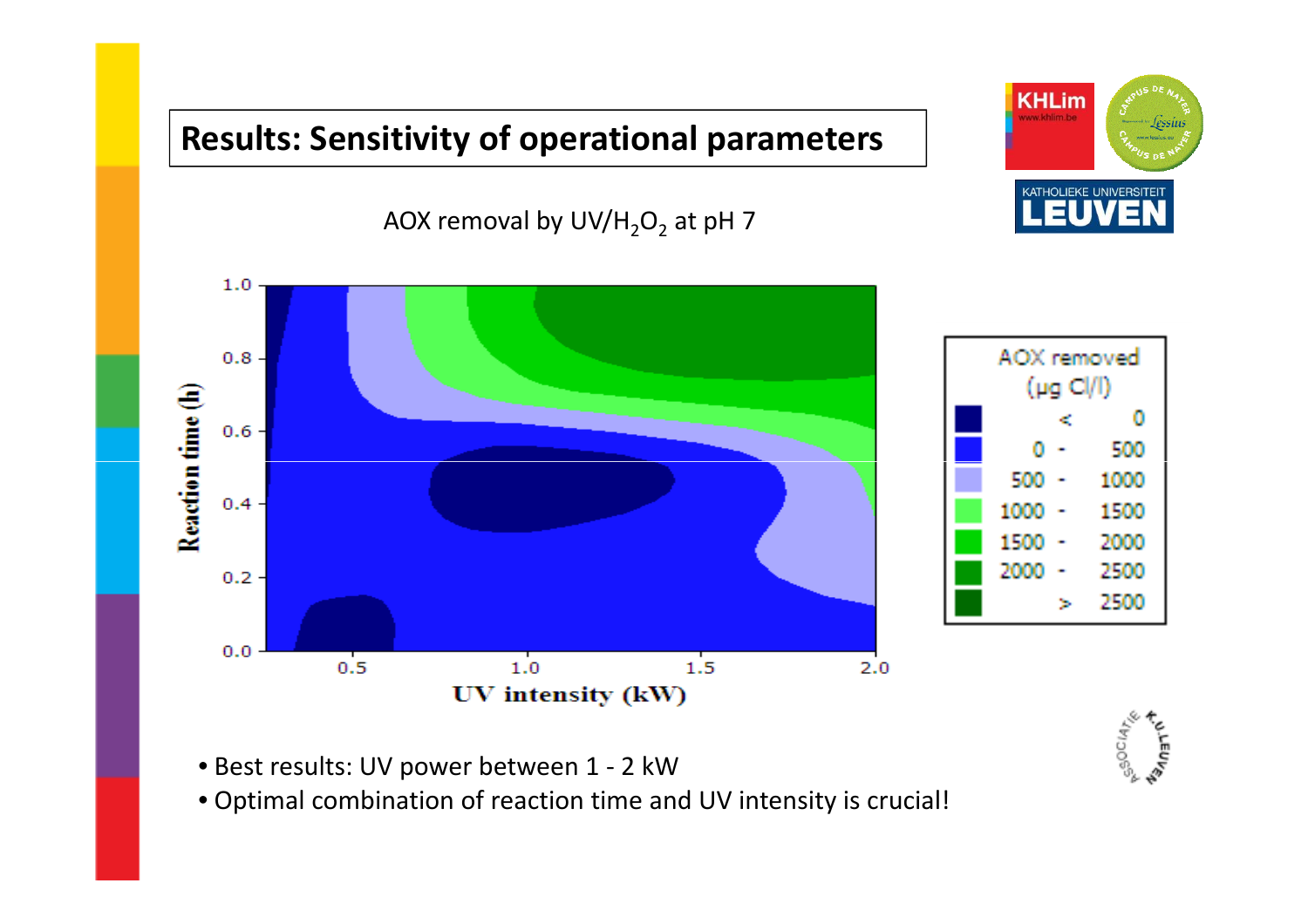### **Conclusions**



- Oxidant concentration is a key parameter for selective degradation of AOXtowards COD
- For  $O_3$ /UV, lowering the ratio of  $O_3$  dosage to UV intensity leads to a better selectivity for AOX.
- $\bullet$  O<sub>3</sub>-based AOPs remove less AOX than  $H_2O_2$ -based AOPs but increases the biological degradable fraction more.
- Reaction time,  $H_2O_2$  dose and UV intensity needs to balanced for optimal AOX removal.